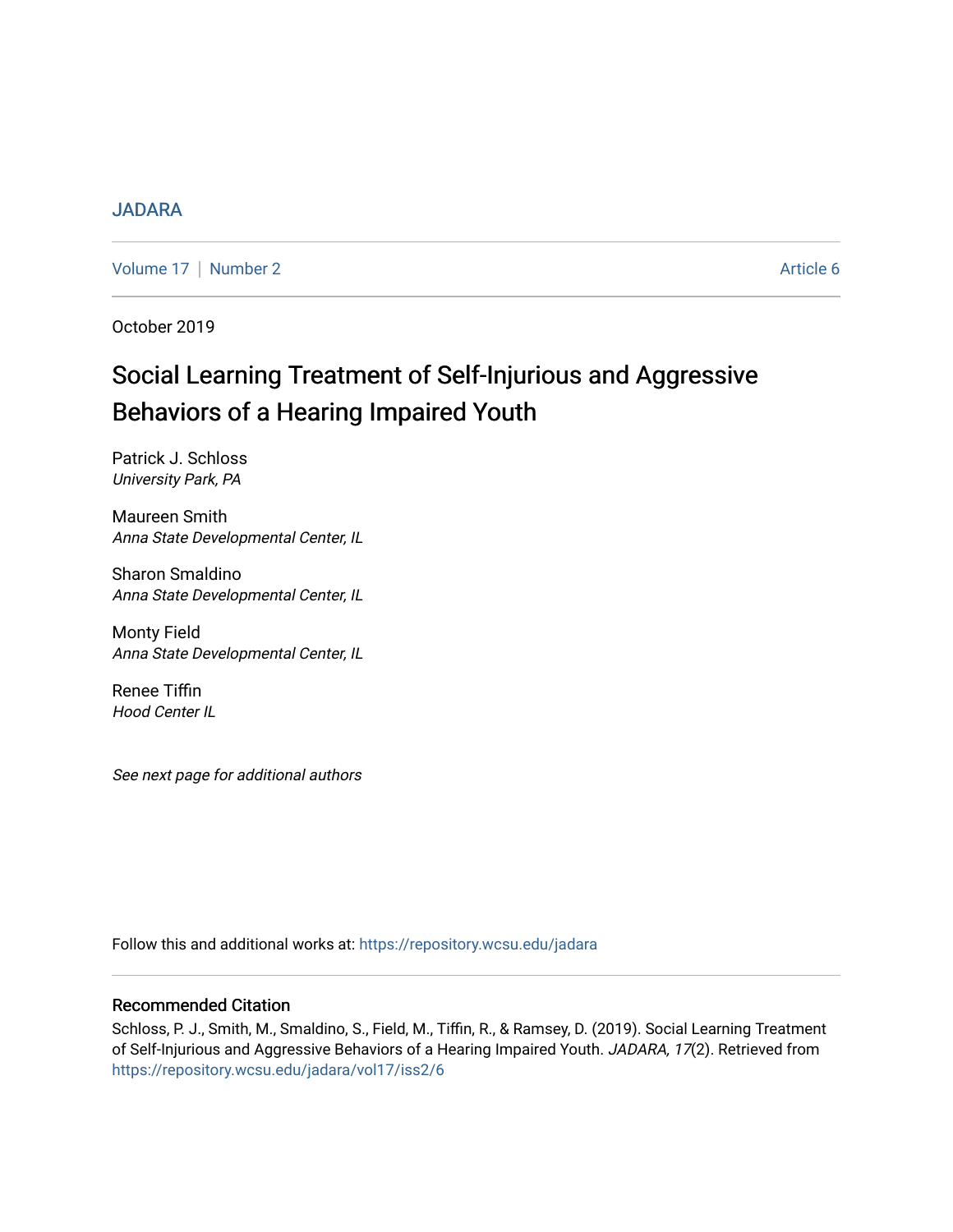## Social Learning Treatment of Self-Injurious and Aggressive Behaviors of a Hearing Impaired Youth

## Authors

Patrick J. Schloss, Maureen Smith, Sharon Smaldino, Monty Field, Renee Tiffin, and Dan Ramsey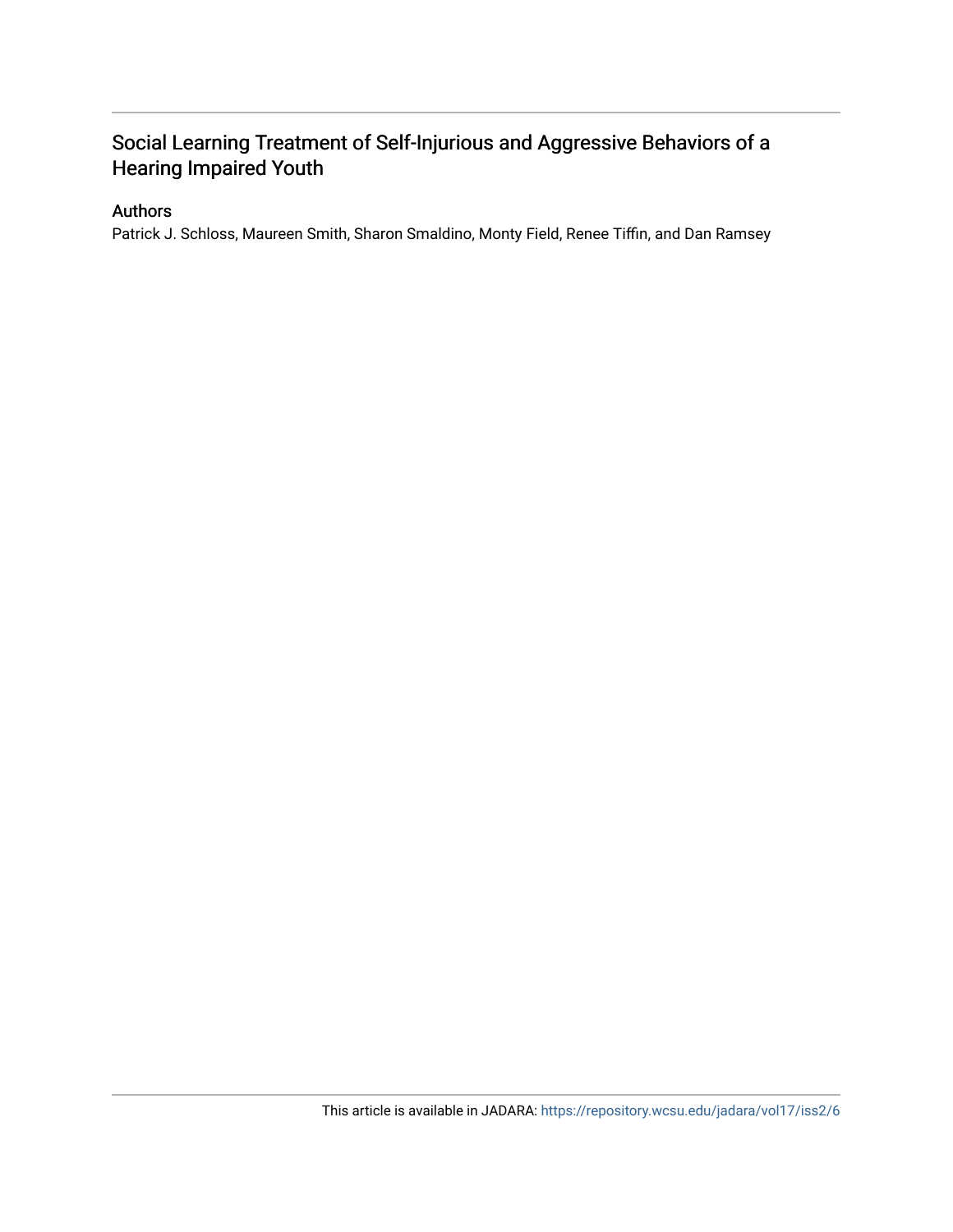Patrick J. Schloss, Ph.D. University Park, PA 16802 Maureen Smith Anna State Developmental Center Anna, IL 62906 Sharon Smaldino Anna State Developmental Center Anna, IL 62906

Monty Field Anna State Developmental Center Anna, IL 62906 Renee Tiffin Hood Center Norris City, IL 62869 Dan Ramsey Hood Center Norris City, IL 62869

#### INTRODUCTION

The impact of hearing impairment on children's and adolescents' behavioral charac teristics has been a repeated theme in the professional literature (Altshuler, 1974, 1976; Sanders, 1980; Schloss, 1982). Research has demonstrated an increased prevalence of a number of personality disorders among hearing impaired individuals. Included are: immaturity (Altshuler, 1962); neurotic tendencies (Springer & Roslow, 1938); psychotic reactions (Myklebust, 1960); and depressive characteristics (Knapp, 1968). These data emphasize that the behavioral characteristics of hearing impaired individuals do not differ in kind from those of the general population (Reivich & Rothrock, 1972). However, as Kennedy (1973) suggests, an auditory im pairment increases the probability that mi nor or major behavior disorders wiU occur. Vernon (1969) and Rodda (1974) support this view with prevalence figures of emo tional disturbance ranging from 7 to 12% among hearing impaired individuals.

There is also consistent acknowledgement in the literature that therapeutic techniques popularized with the general population may be less than effective with the hearing im paired (Schloss, 1982). The learning and be havioral characteristics of the hearing im paired reduce their ability to benefit from verbally oriented insight therapies. Meadow (1976) has identified (1) communication deficits, the need for immediate feedback and reinforcement (2) the inability or un willingness to consider the needs of others

and (3) the limited awareness of social norms, as major factors which promote be havior disorders among the hearing im paired. These same features reduce the ex tent to which communication based therapies are effective. Individuals unable to benefit from ongoing social interactions in natural environments are probably less likely to benefit from infrequent communications which occur in isolation from the natural events.

The social learning approach described by Bandura (1977) represents a particularly promising theapeutic tool for the treatment of behavioral disorders among the hearing impaired. Features of a social learning ap proach which make it particularly applicable to hearing impaired populations relate to the limited dependency on complex language structures and abstract thinking. Unlike ther apies which seek to develop transference relationships with a therapist through verbal interactions, the social learning view empha sizes the continuous interaction between the youth and people and events in the natural environment. Intervention involves the struc turing of natural environments so that prosocial behavior consistently produces success and reward while disruptive behavior pro duces the removal of pleasant events and/or the presentation of aversive consequences.

The purpose of the present paper is to present a single case, experimental design, demonstrating the impact of a social learning intervention on the self-injurious and aggres-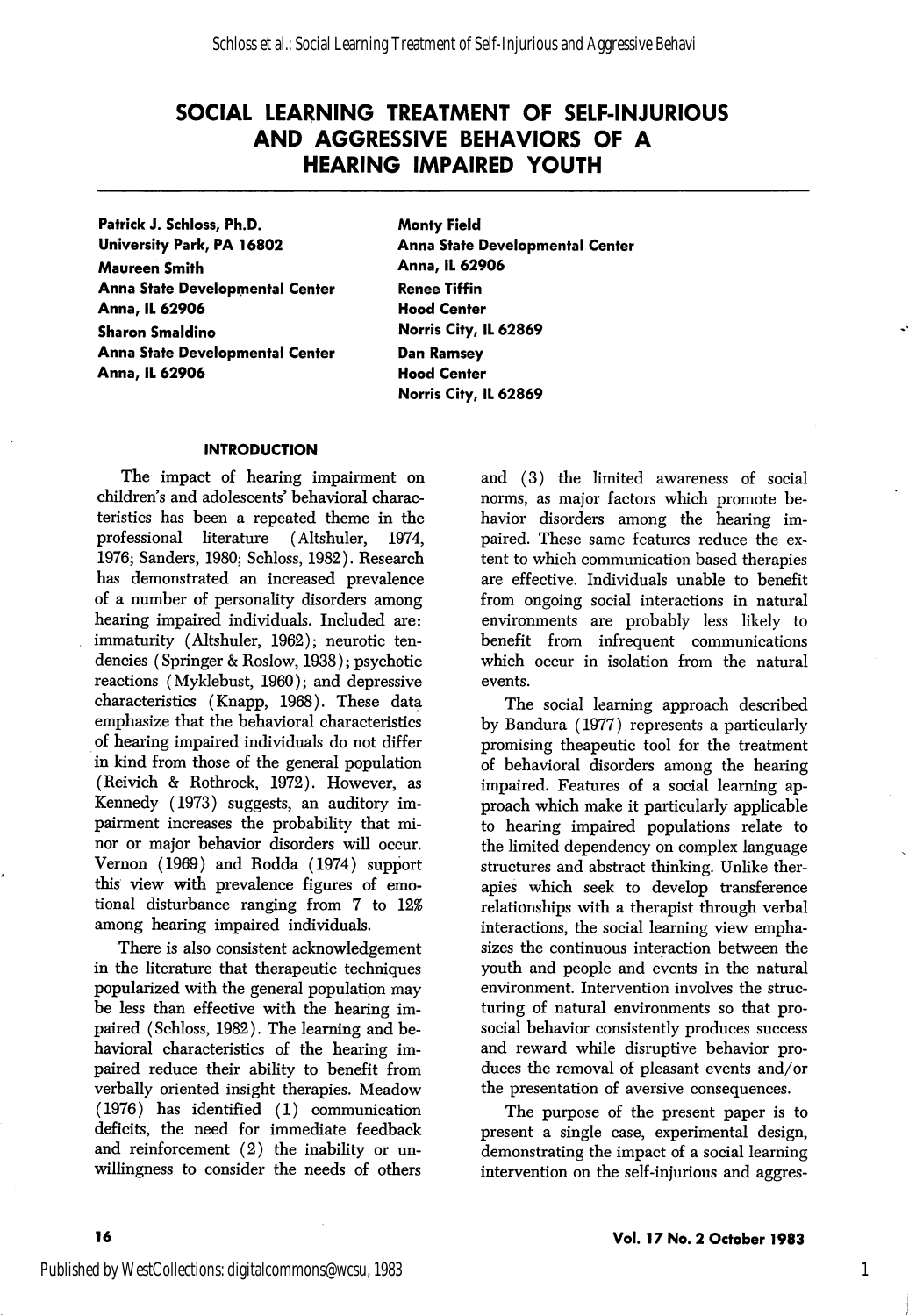sive behavior of a severely behaviorally dis ordered hearing impaired youth. A secondary purpose is to generate interest in similar research which may fill a serious void in the professional literature.

#### **METHOD**

#### Subject

The subject of this investigation is an 18-year-old boy referred to an inpatient men tal health program for the hearing impaired because of chronic and intense self-injurious behavior and physical aggression toward others. The youth had previously been ad mitted and discharged from 12 programs, each of which reported limited therapeutic gains. Ineffective treatments included verbal ly oriented insight therapies, the use of time out or other punishment procedures without concern for teaching positive social beha viors, and chemotherapy.

Various psychiatric diagnoses included a depressive disorder, temporal lobe epilepsy, pervasive developmental disorder, dependent personality, intermittent explosive disorder, and schizophrenic reaction. While this range of diagnoses reflects the limited validity of current classification procedures, it does high light the chronic and pervasive problems evidenced throughout the youth's life. Audiological assessment techniques yielded a pro found bilateral sensorineural hearing loss with speech detection thresholds of 80 dB and 85 dB being obtained for the right and left ears, respectively. Speech discrimination abilities could not be evaluated. Using a hearing aid (Phonic Ear Model 837), the youth obtained a speech detection threshold of 45 dB and warble tone thresholds of ap proximately 45 to 50 dB for the speech fre quencies in a free field. Responses to the screening test and first two subtests of the Test of Auditory Comprehension indicated residual hearing was not being effectively utilized.

Two formal educational assessment in struments were administered: the Total Com Receptive Vocabulary Test (Scherer, 1981) which yielded a deaf age

equivalent of 7 years 11 months and the Peabody Picture Vocabulary Test (Dunn, 1959) which indicated a mental age of 10 years 2 months. The youth demonstrated a high degree of competence in mathematics skills, achieving a grade equivalent of 14.8! on the Wide Range Achievement Test. Fin ger-spelling was identified as the youth's primary mode of communication.

A marked sensitivity to words or state ments with a negative connotation was iden tified through staff observations. Words such as "no", "stop", and "wrong", stereotypical phrases such as "I don't know', and sentences containing a negative implication resulted in a display of physical aggression and selfinjurious behavior. Social interactions with both peers and staff were highly deficient.

#### Data Collection

An individual social development pro gram was implemented following a formal staffing between parents and educational and residential staff members. The program was designed to (a) reduce/eliminate ag gression, (b) teach alternative, appropriate ways of responding to the conditions which provoked the aggression, and (c) teach the individual to self-manage these alternative behaviors. Specifically, the intervention pro cedure targeted the following two behaviors for reduction:

1. Physical aggression toward people which was characterized by forcefully grab bing a person by the arms or around the neck and repeatedly attempting to use his head to butt or attempting to bite, kick, or scratch.

2. Self-injurious behavior which was characterized by repeatedly headbanging a hard surface (such as a wall) and handbiting.

Baseline data was collected 24 hours a day by staff at the residential and educa tional units for four consecutive weeks. The data collection procedure involved record ing the frequency and duration of aggressive and self-injurious behaviors. These behaviors could not be monitored separately because

#### Vol. 17 No. 2 October 1983 17

2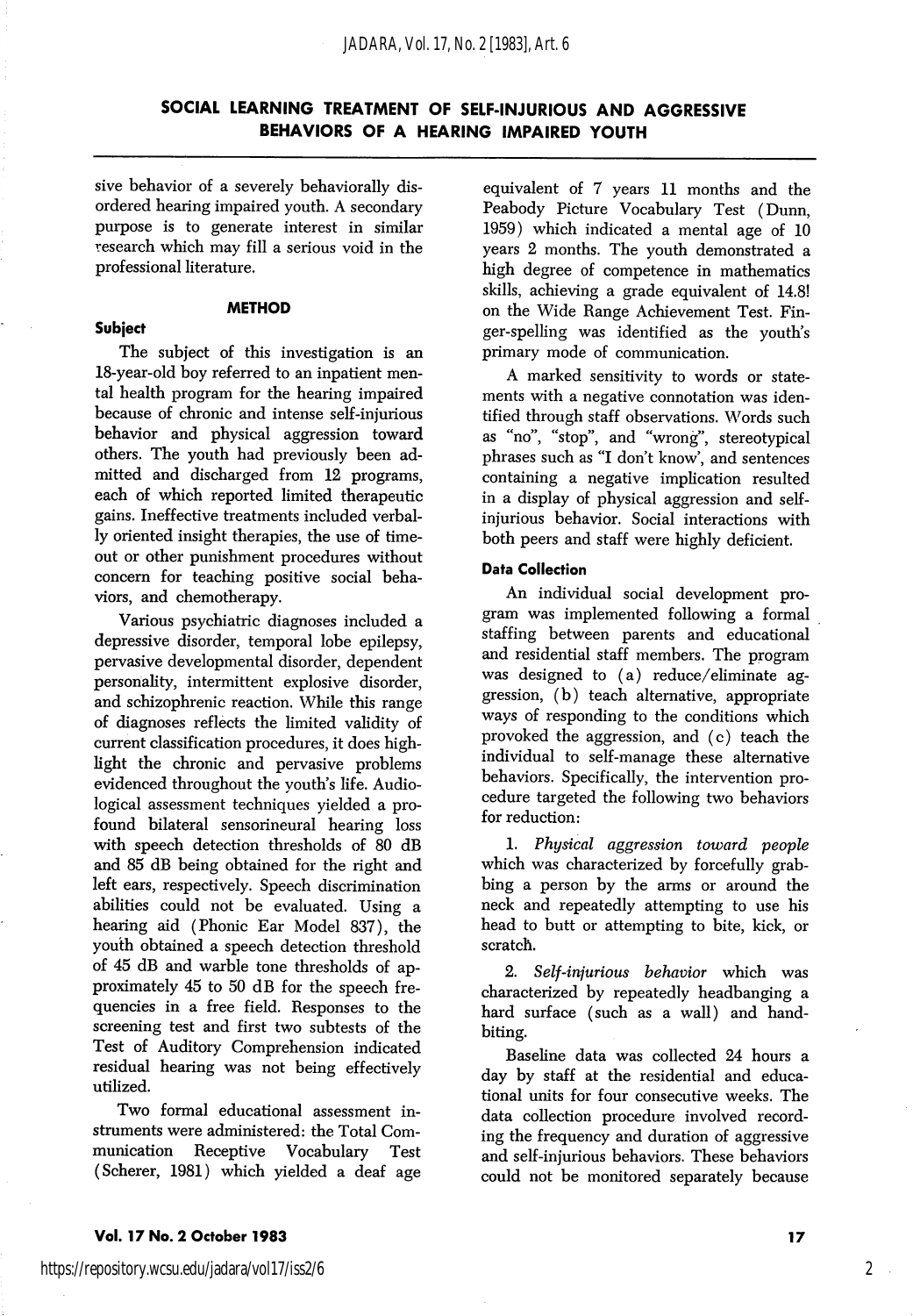they often occurred in combination. Data was plotted daily on a graph subdivided into two sections designated as the educational unit and the residential unit. The youth spent evenings and weekends in a 20-bed wing of the mental health unit. The youth spent 8 hours each weekday in an educational unit off of the grounds of the facility. Separate staff worked with the youth in each setting. The reliability of the response definition and data collection procedure was determined by two staff members independently record ing the frequency and duration of the be havior to baseline and for at least 5 days in each treatment phase. Frequencies re ported by the independent observers were the same in baseline and each subsequent phase. A reliability coefficient for duration was determined by dividing the shorter duration by the longer duration reported by independent observers. The resulting ratios were then averaged to produce an overall rate of agreement of .80.

#### Treatment Procedure

One factor suggested as contributing to the likelihood of disruptive behavior was the youth's heightened state of negative emo tional arousal. Since positive emotional arou sal is incompatible with negative emotional arousal, a technique for preventing aggres sive behavior from occurring was to main tain the youth's positive emotional arousal. This was accomplished by involving the youth in a variety of meaningful and rein forcing activities. By maintaining a positive mood, it was expected the youth would be able to tolerate sources of frustration with out losing control. It was hypothesized that if he was able to work through situations that, in the past, had been cues for aggres sion, these cues would become less control ling and, thereby, less likely to produce ag gressive behavior. The following tactics were used to facilitate the development and main tenance of positive affect: the youth was identified by name frequently, especially when behaving appropriately; the youth's name was associated with specific appro priate behaviors in which he was engaged;

a positive, enthusiastic demeanor was mo deled to help motivate the youth to become involved in a variety of activities and to approach situations positively; the youth was praised, approved, accepted, and provided affection; and his physical (e.g., handsome, fast, strong) and psychological (e.g., kind, helpful, thoughtful, self-control) attributes were labeled frequently.

A second factor hypothesized as contri buting to the likelihood of the youth's dis ruptive behaviors was his inability to predict when natural positive consequences would occur throughout the day. With this being the case, he was unable to maintain a posi tive disposition in anticipation of pleasant events. Also, he was not motivated to cease disruptive behavior so that he could return to a routine that assured him of pleasant activities. To provide greater predictability for the youth (1) the staff developed and maintained a highly structured schedule which was seldom altered. (2) the schedule alternated pleasant with aversive activities so that the consequence of participating in an unpleasant activity was the initation of a pleasant activity, and (3) he was reminded of the pleasant activities that he would miss as the result of remaining disruptive if he disrupted the schedule through disruptive behavior.

A third factor suggested as influencing the frequency and duration of disruptive behaviors was the youth's demonstrated in ability to relax under stressful conditions. In order to teach the youth to self-induce emotional control, progressive muscle relaxa tion training was conducted for approximate ly 30 minutes, 4 days a week. The procedure, described by Bernstein and Borkovac (1973), involved tensing and releasing various mus cle groups in order to artificially create a relaxed state. The sign for relax was used continually throughout training sessions in order to develop an association between the language cue and the emotional response.

Finally, it was hypothesized that the youth was motivated to engage in aggressive responses because of their ability to produce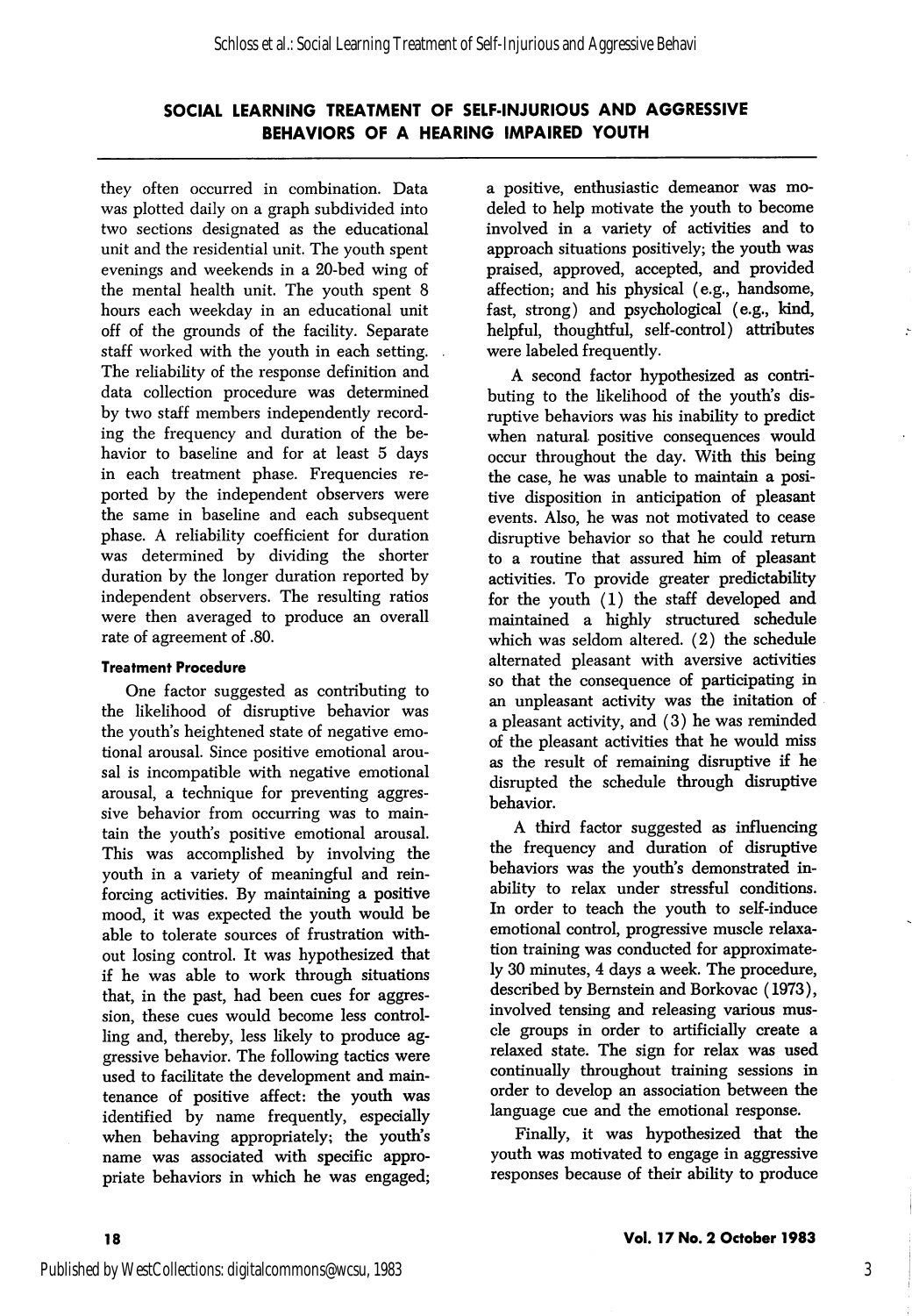satisfaction (e.g., compliance from others) as well as their association with the removal of aversive events. Similarly, it was hypo thesized that attempts to gain satisfaction through fingerspelling or other positive emo tional responses were not effective. To insure that emotional control produced satisfying consequences and aggressive behaviors were not reinforced, the following procedure was adopted.

A set of index cards was prepared with 30 spaces for holes to be punched. Written on each card was an event identified as be ing potentially reinforcing for the youth. Statements included walk outside; soda; do math problems; read from popular press; chewing gum; and other items. Prior to each period the youth was allowed to select a card and told, "You need to stay relaxed and not hit for two minutes. Then you will get a punch on the card. When all the holes are punched, you can have (specify item)."

The card was placed on the table so that it would be readily visible and a kitchen timer was set for two minutes. He began to work on his regularly scheduled activity and continued to do so until the timer rang. Provided he had remained calm, the teacher punched one hole on the card while he was watching, then further reinforced his calm behavior with a pat on the back and with verbal praise, "You're working quietly on math; I like it when you are relaxed." The timer was then reset for another two min utes. In order to assist the youth in under standing the relationship between his re laxed behavior and positive reinforcement, the consistent verbal statement accompanied all "punches."

After all 30 holes had been punched, the youth exchanged it for the specified reinforcer. Another card was then selected and the procedure repeated. If at any time in the process the youth became self-injurious or aggressive, the card was removed and destroyed in his view. He was then told, "You hit! You cannot have the (specify reinforcer)." The youth was then instructed to lay on a mat and relax. If necessary, staff physically restrained the youth to insure that

he did not hurt himself or others. While upset, the staff signed, "Relax; when you are relaxed, we will begin a new card." The youth was prompted to breathe deeply with his diaphragm, shake his hand loosely, and lie quietly as practiced during relaxation training.

Once relaxed, the youth was instructed to correct any damage to the environment and demonstrate a more appropriate nonaggressive way of behaving. Following this procedure he was praised for regaining con trol and allowed to select a new card. The youth then re-entered his schedule at the point the disruption occurred to insure that the behavior did not produce the avoidance of an unpleasant event. Time spent during the outburst was then deducted from sched uled pleasant activities.

#### RESULTS

The intervention procedure followed a multiple baseline across settings experiment al design. The intrasubject replication de sign, described by Hersen and Barlow (1976), isolates the effect of the treatment on the dependent variable (aggressive reac tions). The replication of treatment effects controls for the threats to internal validity identified by Campbell and Stanley (1963). Figure 1 demonstrates the effect of the treat ment procedure on aggressive and selfinjurious behaviors. Intervention was in itiated at school following four weeks of baseline in which the duration of self-injuri ous and aggressive behaviors averaged ap proximately 60 minutes per week and 193 minutes per week in the respective settings. There was an absence of aggressive or selfinjurious behavior in school during the first three weeks of intervention. On the fourth week there was a return to the baseline level with a subsequent absence of the target behaviors for four consecutive weeks. Once control was established in the school setting, the intervention was adopted in the residen tial unit. The effect was replicated with the first two weeks following intervention pro ducing an absence of aggressive and selfinjurious behavior.

#### Vol. 17 No. 2 October 1983 19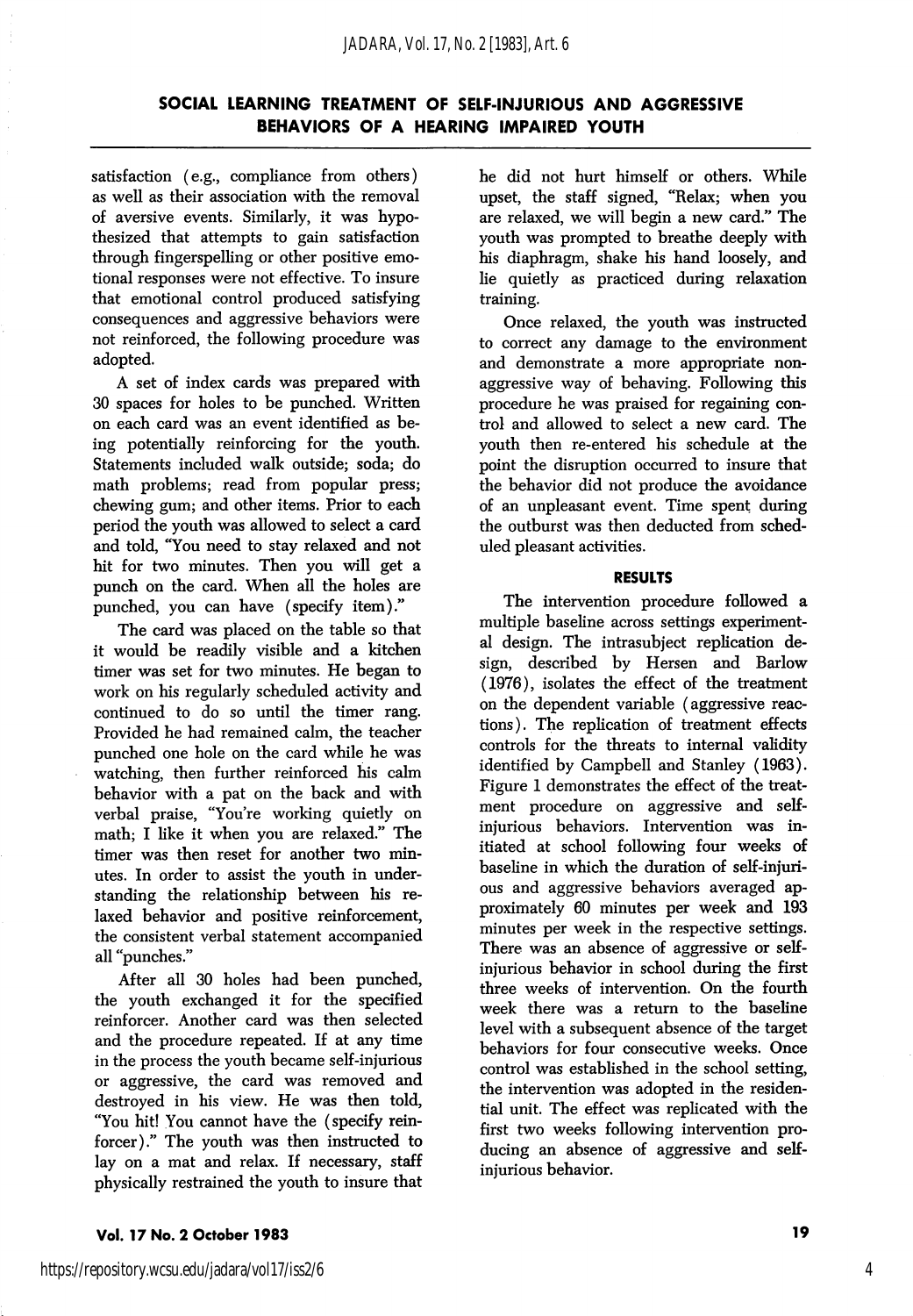



The reinforcement interval was delayed five minutes in both settings on the 16th week. This was intended to reduce the youth's dependence on continued cues and reinforcers commensurate with increased ability to self-induce relaxation. The fading procedure was also intended to promote the youth's ability to delay gratification. The youth adjusted to each successive fading step, including 5 minutes, 7 minutes, 15 minutes, 20 minutes, 30 minutes and finally the com plete withdrawal of the program.

In general, the data indicates that the intervention program was effective in re ducing self-injurious and aggressive beha viors in both school and living environments. Further, the program was successfully dis mantled over a one-year period.

Beyond these empirical conclusions there was a notable change in the youth's inter personal behaviors. He was able to engage in progressively longer home visits includ ing a three week holiday without threat to himself or his parents. His parents as well as the school and residential staff also re ported an increase in communication and alertness. Age appropriate peer interactions

with other hearing impaired youth have also been reported by staff. At the present time the youth is able to participate in an un structured daily vocational placement in the residential facility, weekly recreational pro grams in the community including movies, skating, dancing, arcade activities, etc., and an independent living training program con ducted for three hours, two days a week in an apartment complex. The youth's parents have begun to consider alternative commu nity living arrangements for the future. Prior to intervention they were reconciled to the prospect of long-term institutional care.

#### **DISCUSSION**

The present investigation demonstrates a clear relationship between the social learn ing program and a reduction in the selfinjurious and aggressive behavior of a hear ing impaired youth. The importance of this demonstration is best understood by reflect ing on incidence figures of severe behavior disorders among the hearing impaired rang ing from 7 to 12% (Rodda, 1974; Vemon, 1969). It is hoped that the present report will generate further professional interest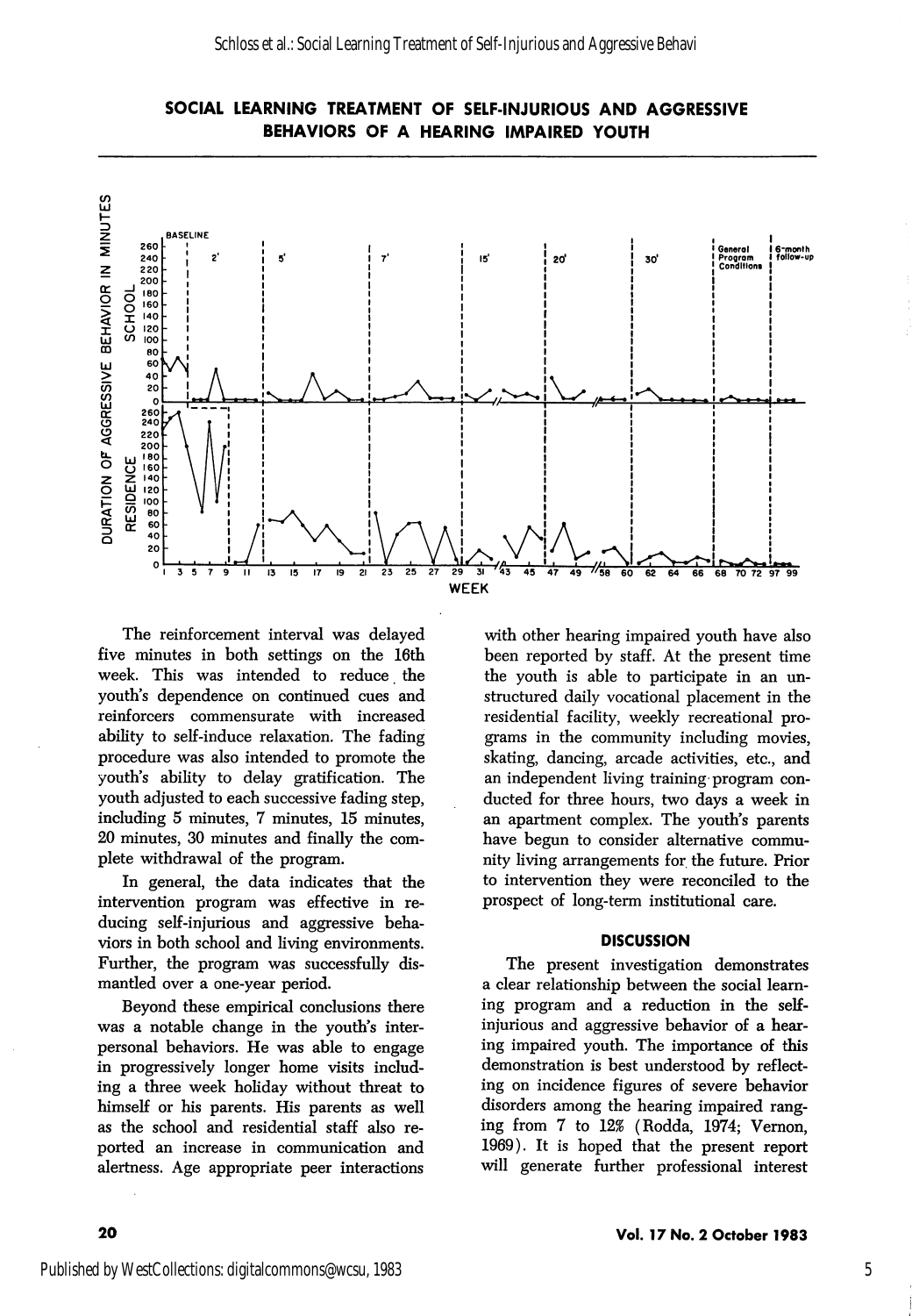in treatment approaches for behaviorally disordered hearing impaired youth. The need for such work is emphasized by Tucker (1981) who had identified only four or five facilities in the nation providing fully func tional mental health programs for this unique population.

The preceding demonstration is limited in that a number of components were in cluded in the treatment package. While the effect of the package is clear, valid state ments of the differential effects of the various treatment components cannot be made. In addition, because the program was con ducted with one youth displaying highly uni que learning and behavioral characteristics, the efficacy of the programs cannot be gen eralized confidently to other youths. Re plication of treatment effects with similar youths may provide a stronger case for ex ternal validity. As has been previously stated, a major objective of the present paper is to stimulate these efforts.

In conclusion, the social learning treat ment paradigm demonstrated here provides an optimistic view for the provision of psy chological services to traditionally underserved hearing impaired populations. Em phasis of the unique characteristics of every learner, empirical methodology and a positive orientation recommends its use for the behaviorally disordered hearing impaired. Fu ture studies may demonstrate the broad potentials social learning technology holds for this population.

#### BIBLIOGRAPHY

- Altshuler, K. Z. Psychiatric consideration in the school age deaf. American Annals of the Deaf, 1962, 107(5), 553-559.
- Altshuler, K. Z. The social and psychological development of the deaf child: Problems, their treatment and prevention. Social and Psychological Development, 1974, 8, 365-376.
- Altshuler, K. Z. Psychiatry and problems of deafness. In Psychology of deafness for rehabilitation counselors. Baltimore: University Park Press, 1976.
- Bandura, A. Social learning theory. Englewood Cliffs, NJ: Prentice-Hall, 1977.
- Bernstein, D. A., & Borkovec, T. A. Progressive relaxation trainings A manual for the help ing professions. Champaign, IL: Research Press, 1973.
- Campbell, D. P., & Stanley, J. C. Experimental and quasi-experimental designs for research on teaching. In L. P. Gage (Ed.), Handbook of research on teaching. Chicago: Rand McNally, 1963.
- Dunn, L. M. Peahody Picture Vocabulary Test. Circle Pines, MN: American Guidance Service, Inc., 1959.
- Hersen, M., & Barlow, D. H. Single case experimental designs: Strategies for studying behavior change. New York; Prgamon Press, 1976.
- Kennedy, A. E. The effects of deafness on personality: A discussion based on the theore tical model of Erik Erikson's eight stages of man. Journal of Rehabilitation of the Deaf, 1973, 6, 22-a3.
- Knapp, P. Emotional aspects of hearing loss. Psychosomatic Medicine, 1968, 10, 203.
- Meadow, K. P. Personality and social development of deaf persons. Journal of Rehabilitation of the Deaf, 1976, 9, 3-12.

Mkylebust, H. R. Pschology of deafness. New York: Grune and Stratton, 1960.

- Reivich, S. R., & Rothrock, I. A. Behavior problems of deaf children and abolescents: A factor-anaytic study. Journal of Speech and Hearing Research, 1972, 15(1), 93-104.
- Rodda, M. Behavioral disorders in deaf clients. Journal of Rehabilitation of the Deaf, 1974, 6, 1-13.
- Sanders, D. A. Pschological implications of hearing impairment. In W. M. Cruickshank (Ed.), Psychology of exceptional children and youth (4th ed.). Englewood Cliffs, NJ: Prentice Hall, 1980.
- Scherer, P. Total Communication Receptive Vocabulary Test. Northbrook, IL: Mental Health and Deafness Resources, Inc., 1981.

Schloss, P. J. Developing positive social characteristics with hearing impaired children and